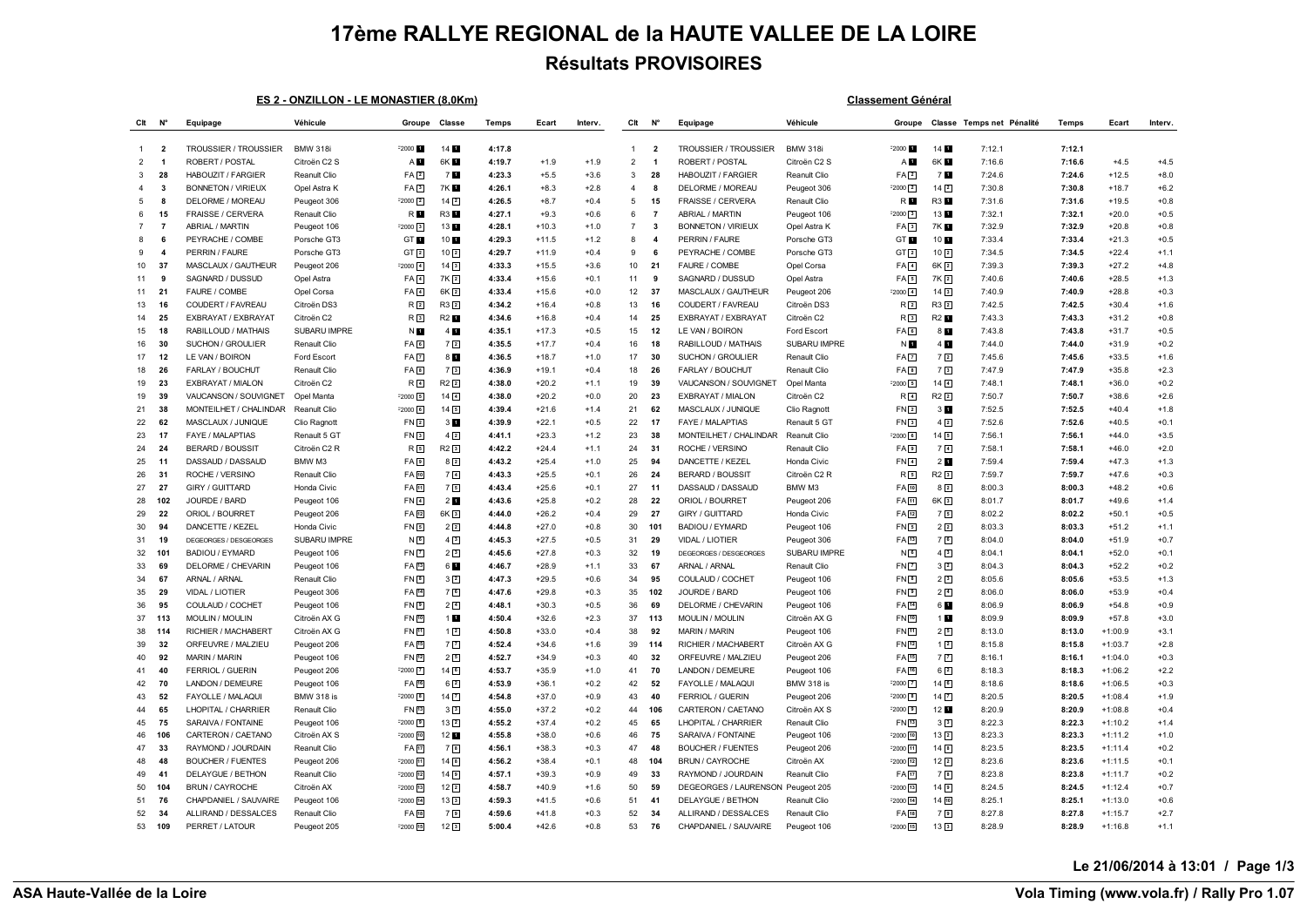## **17ème RALLYE REGIONAL de la HAUTE VALLEE DE LA LOIRE Résultats PROVISOIRES**

**ES 2 - ONZILLON - LE MONASTIER (8,0Km) Classement Général**

| Clt | N°  | Equipage                   | Véhicule          | Groupe       | Classe         | Temps  | Ecart     | Interv. | CIt | N   | Equipage                   | Véhicule          | Groupe               |                     | Classe Temps net Pénalité | Temps  | Ecart     | Interv. |
|-----|-----|----------------------------|-------------------|--------------|----------------|--------|-----------|---------|-----|-----|----------------------------|-------------------|----------------------|---------------------|---------------------------|--------|-----------|---------|
| 54  | 44  | RIBOT / MARCHON            | Peugeot 309G      | $F2000$ 16   | 14 [10]        | 5:01.0 | $+43.2$   | $+0.6$  | 54  | 103 | <b>BERNARD / BERT</b>      | Simca R3          | $-2000$ $16$         | 12 <sup>3</sup>     | 8:29.9                    | 8:29.9 | $+1:17.8$ | $+1.0$  |
| 55  | 74  | PASCAL / LEDUC             | Peugeot 106       | FA 19        | $6\sqrt{3}$    | 5:01.3 | $+43.5$   | $+0.3$  | 55  | 44  | RIBOT / MARCHON            | Peugeot 309G      | $-2000$ $17$         | 14 11               | 8:32.1                    | 8:32.1 | $+1:20.0$ | $+2.2$  |
| 56  | 84  | <b>BRASSAC / DELPUECH</b>  | Citroën Saxo      | $F2000$ $17$ | 13 4           | 5:02.4 | $+44.6$   | $+1.1$  | 56  | 91  | PHILIPPOT / BELIN          | Citroën AX S      | FA <sub>[19]</sub>   | 5 <b>D</b>          | 8:32.6                    | 8:32.6 | $+1:20.5$ | $+0.5$  |
| 57  | 72  | <b>MATHIAS / VIALATTE</b>  | Citroën Saxo      | FA 20        | $6\sqrt{4}$    | 5:02.9 | $+45.1$   | $+0.5$  | 57  | 53  | <b>GUILLET / GUILLET</b>   | Peugeot 205       | $-2000$ $18$         | 14 12               | 8:33.0                    | 8:33.0 | $+1:20.9$ | $+0.4$  |
| 58  | 68  | CELERIEN / CHAUSSINAND     | Renault Clio      | FN 14        | $3\sqrt{4}$    | 5:03.0 | $+45.2$   | $+0.1$  | 58  | 111 | <b>GOURNAS / ROUSSON</b>   | Peugeot 205       | $-2000$ 19           | $12\sqrt{4}$        | 8:33.5                    | 8:33.5 | $+1:21.4$ | $+0.5$  |
| 58  | 90  | COLLIN / COLLIN            | Peugeot 205       | FA 21        | 5 <b>M</b>     | 5:03.0 | $+45.2$   | $+0.0$  | 59  | 61  | VALLET / BOIRON            | Peugeot 205       | $-2000$ $20$         | $14 \overline{13}$  | 8:34.4                    | 8:34.4 | $+1:22.3$ | $+0.9$  |
| 60  | 103 | <b>BERNARD / BERT</b>      | Simca R3          | F2000 18     | $12\sqrt{4}$   | 5:03.3 | $+45.5$   | $+0.3$  | 60  | 71  | REYNOUARD / MALOSSE        | Peugeot 106       | FA 20                | 63                  | 8:34.7                    | 8:34.7 | $+1:22.6$ | $+0.3$  |
| 60  | 111 | GOURNAS / ROUSSON          | Peugeot 205       | F2000 18     | $12\sqrt{4}$   | 5:03.3 | $+45.5$   | $+0.0$  | 61  | 77  | FLEURY / RICHARD           | Peugeot 205       | $-2000$ $21$         | $13\sqrt{4}$        | 8:35.3                    | 8:35.3 | $+1:23.2$ | $+0.6$  |
| 62  | 77  | FLEURY / RICHARD           | Peugeot 205       | F2000 20     | 135            | 5:03.4 | $+45.6$   | $+0.1$  | 62  | 68  | CELERIEN / CHAUSSINAND     | Renault Clio      | FN [14]              | 3 <sup>4</sup>      | 8:36.1                    | 8:36.1 | $+1:24.0$ | $+0.8$  |
| 63  | 71  | REYNOUARD / MALOSSE        | Peugeot 106       | FA 22        | 6 <sup>5</sup> | 5:03.5 | $+45.7$   | $+0.1$  | 63  | 87  | ROUDIL / COQUET            | Citroën AX G      | FA 21                | 5 <sup>2</sup>      | 8:37.1                    | 8:37.1 | $+1:25.0$ | $+1.0$  |
| 63  | 87  | ROUDIL / COQUET            | Citroën AX G      | FA 22        | 52             | 5:03.5 | $+45.7$   | $+0.0$  | 64  | 115 | FERREIRA / DELAINE         | Peugeot 205       | FN 15                | 13                  | 8:38.0                    | 8:38.0 | $+1:25.9$ | $+0.9$  |
| 65  | 53  | <b>GUILLET / GUILLET</b>   | Peugeot 205       | $-2000$ $21$ | 14回            | 5:03.7 | $+45.9$   | $+0.2$  | 65  | 109 | PERRET / LATOUR            | Peugeot 205       | $-2000$ $22$         | 125                 | 8:38.3                    | 8:38.3 | $+1:26.2$ | $+0.3$  |
| 65  | 91  | PHILIPPOT / BELIN          | Citroën AX S      | FA 24        | 5 <sup>3</sup> | 5:03.7 | $+45.9$   | $+0.0$  | 66  | 72  | MATHIAS / VIALATTE         | Citroën Saxo      | FA 22                | $6\sqrt{4}$         | 8:38.6                    | 8:38.6 | $+1:26.5$ | $+0.3$  |
| 67  | 61  | VALLET / BOIRON            | Peugeot 205       | F2000 22     | 14[12]         | 5:04.9 | $+47.1$   | $+1.2$  | 67  | 84  | <b>BRASSAC / DELPUECH</b>  | Citroën Saxo      | $-2000$ $23$         | 135                 | 8:40.4                    | 8:40.4 | $+1:28.3$ | $+1.8$  |
| 68  | 115 | FERREIRA / DELAINE         | Peugeot 205       | FN 15        | 12             | 5:05.9 | $+48.1$   | $+1.0$  | 68  | 108 | LEMAIRE / LEMAIRE          | Peugeot 106       | $-2000$ $24$         | 126                 | 8:41.2                    | 8:41.2 | $+1:29.1$ | $+0.8$  |
| 69  | 59  | DEGEORGES / LAURENSON      | Peugeot 205       | F2000 23     | 14[13]         | 5:08.2 | $+50.4$   | $+2.3$  | 69  | 90  | COLLIN / COLLIN            | Peugeot 205       | FA 23                | 53                  | 8:43.5                    | 8:43.5 | $+1:31.4$ | $+2.3$  |
| 69  | 108 | LEMAIRE / LEMAIRE          | Peugeot 106       | F2000 23     | $12$ $6$       | 5:08.2 | $+50.4$   | $+0.0$  | 70  | 74  | PASCAL / LEDUC             | Peugeot 106       | FA 24                | 65                  | 8:43.9                    | 8:43.9 | $+1:31.8$ | $+0.4$  |
| 71  | 49  | CAMMAS / REGNY             | Renault Clio      | $F2000$ 25   | $14\sqrt{14}$  | 5:08.3 | $+50.5$   | $+0.1$  | 71  | 49  | CAMMAS / REGNY             | Renault Clio      | $-2000$ $25$         | $14 \overline{14}$  | 8:46.8                    | 8:46.8 | $+1:34.7$ | $+2.9$  |
| 72  | 36  | FOURNAND / FOURNAND        | Renault Clio      | FA 25        | 7 [10]         | 5:09.2 | $+51.4$   | $+0.9$  | 72  | 73  | LANDON / PERRIERE          | Citroën Saxo      | FA[25]               | 66                  | 8:47.3                    | 8:47.3 | $+1:35.2$ | $+0.5$  |
| 72  | 80  | LEBON / FAYE               | Peugeot 106       | $F2000$ $26$ | 13回            | 5:09.2 | $+51.4$   | $+0.0$  | 73  | 80  | LEBON / FAYE               | Peugeot 106       | $-2000$ $26$         | 136                 | 8:47.3                    | 8:47.3 | $+1:35.2$ | $+0.0$  |
| 74  | 73  | LANDON / PERRIERE          | Citroën Saxo      | FA 26        | 6 <sup>6</sup> | 5:10.1 | $+52.3$   | $+0.9$  | 74  | 35  | MARREL / RULLIERE          | Peugeot 306       | FA 26                | 710                 | 8:48.5                    | 8:48.5 | $+1:36.4$ | $+1.2$  |
| 75  | 89  | <b>BONNEFOY / BERARD</b>   | Peugeot 205       | FA 27        | $5\sqrt{4}$    | 5:11.8 | $+54.0$   | $+1.7$  | 75  | 99  | CHIPIER / VISSERIAT        | Peugeot 106       | FN [16]              | 26                  | 8:48.5                    | 8:48.5 | $+1:36.4$ | $+0.0$  |
| 76  | 123 | CROZE / BADIOU             | Citroën AX G      | FN 16        | $1\sqrt{4}$    | 5:12.4 | $+54.6$   | $+0.6$  | 76  | 81  | VOLDOIRE / PERRAUD         | Peugeot 106       | $-2000$ $27$         | 13 <sup>7</sup>     | 8:48.5                    | 8:48.5 | $+1:36.4$ | $+0.0$  |
| 77  | 46  | DEVILLE / DEVILLE          | Renault 5 GT      | $-2000$ $27$ | $14\sqrt{15}$  | 5:12.8 | $+55.0$   | $+0.4$  | 77  | 36  | FOURNAND / FOURNAND        | Renault Clio      | FA 27                | 711                 | 8:48.7                    | 8:48.7 | $+1:36.6$ | $+0.2$  |
| 78  | 81  | VOLDOIRE / PERRAUD         | Peugeot 106       | F2000 28     | 13回            | 5:13.1 | $+55.3$   | $+0.3$  | 78  | 89  | <b>BONNEFOY / BERARD</b>   | Peugeot 205       | FA 28                | 5 <sup>4</sup>      | 8:49.7                    | 8:49.7 | $+1:37.6$ | $+1.0$  |
| 79  | 99  | CHIPIER / VISSERIAT        | Peugeot 106       | FN 17        | 26             | 5:13.6 | $+55.8$   | $+0.5$  | 79  | 57  | MOREAU / MOREAU            | Peugeot 206       | $-2000$ $28$         | 1415                | 8:50.5                    | 8:50.5 | $+1:38.4$ | $+0.8$  |
| 80  | 14  | VINCENT / SACILOTTO        | <b>BMW 325i</b>   | FA 28        | 8 <sup>3</sup> | 5:13.7 | $+55.9$   | $+0.1$  | 80  | 123 | CROZE / BADIOU             | Citroën AX G      | $FN$ $T$             | $1\sqrt{4}$         | 8:52.3                    | 8:52.3 | $+1:40.2$ | $+1.8$  |
| 81  | 57  | MOREAU / MOREAU            | Peugeot 206       | F2000 29     | 14[16]         | 5:14.1 | $+56.3$   | $+0.4$  | 81  | 119 | CIOCHETTO / GARCIA         | Citroën AX G      | FN [18]              | 15                  | 8:52.5                    | 8:52.5 | $+1:40.4$ | $+0.2$  |
| 82  | 119 | CIOCHETTO / GARCIA         | Citroën AX G      | FN 18        | 15             | 5:14.8 | $+57.0$   | $+0.7$  | 82  | 14  | VINCENT / SACILOTTO        | <b>BMW 325i</b>   | FA 29                | 8 <sup>3</sup>      | 8:52.6                    | 8:52.6 | $+1:40.5$ | $+0.1$  |
| 83  | 82  | <b>GERALD / DUMAS</b>      | Peugeot 205       | $-2000 - 30$ | 13 8           | 5:15.0 | $+57.2$   | $+0.2$  | 83  | 47  | ROCHE / TORTECH            | <b>BMW 318 is</b> | $-2000$ $29$         | 14 16               | 8:53.1                    | 8:53.1 | $+1:41.0$ | $+0.5$  |
| 84  | 47  | ROCHE / TORTECH            | <b>BMW 318 is</b> | F2000 31     | 14 17          | 5:15.2 | $+57.4$   | $+0.2$  | 84  | 82  | <b>GERALD / DUMAS</b>      | Peugeot 205       | $-2000$ 30           | 13 <sup>8</sup>     | 8:53.2                    | 8:53.2 | $+1:41.1$ | $+0.1$  |
| 85  | 97  | <b>BOURGIN / BOURGIN</b>   | Citroën Saxo      | FN 19        | 2 <sup>7</sup> | 5:17.0 | $+59.2$   | $+1.8$  | 85  | 107 | PICARD / PHILIPPON         | Peugeot 106       | $-2000$ 31           | $12$ $\overline{7}$ | 8:54.9                    | 8:54.9 | $+1:42.8$ | $+1.7$  |
| 86  | 105 | LEYDIER / GUENARD          | Citroën AX        | F2000 32     | $12\sqrt{7}$   | 5:17.5 | $+59.7$   | $+0.5$  | 86  | 97  | <b>BOURGIN / BOURGIN</b>   | Citroën Saxo      | FN <sub>[19]</sub>   | 2 <sup>7</sup>      | 8:56.0                    | 8:56.0 | $+1:43.9$ | $+1.1$  |
| 87  | 107 | PICARD / PHILIPPON         | Peugeot 106       | F2000 33     | $12$ $3$       | 5:17.6 | $+59.8$   | $+0.1$  | 87  | 46  | DEVILLE / DEVILLE          | Renault 5 GT      | $-2000$ 32           | $14\sqrt{17}$       | 8:56.1                    | 8:56.1 | $+1:44.0$ | $+0.1$  |
| 88  | 117 | MASSON / LYOTARD           | Peugeot 205       | FN 20        | 16             | 5:18.0 | $+1:00.2$ | $+0.4$  | 88  | 105 | LEYDIER / GUENARD          | Citroën AX        | $-2000$ 33           | 123                 | 8:56.7                    | 8:56.7 | $+1:44.6$ | $+0.6$  |
| 89  | 79  | CUOQ / CUOQ                | Citroën Visa      | F2000 34     | $13\boxed{9}$  | 5:18.7 | $+1:00.9$ | $+0.7$  | 89  | 54  | EHRET / GIDON              | Renault Clio      | $-2000$ 34           | $14\sqrt{18}$       | 8:57.2                    | 8:57.2 | $+1:45.1$ | $+0.5$  |
| 89  | 112 | MARTIN / LAMBERT           | Citroën AX S      | F2000 34     | 122            | 5:18.7 | $+1:00.9$ | $+0.0$  | 90  | 79  | CUOQ / CUOQ                | Citroën Visa      | $-2000$ 35           | 139                 | 8:59.7                    | 8:59.7 | $+1:47.6$ | $+2.5$  |
| 91  | 54  | EHRET / GIDON              | Renault Clio      | F2000 36     | 14[18]         | 5:19.6 | $+1:01.8$ | $+0.9$  | 91  | 58  | DELORME / VERILHAC         | Renault Clio      | $-2000$ 36           | $14\sqrt{19}$       | 8:59.8                    | 8:59.8 | $+1:47.7$ | $+0.1$  |
| 91  | 58  | <b>DELORME / VERILHAC</b>  | Renault Clio      | F2000 36     | 14[18]         | 5:19.6 | $+1:01.8$ | $+0.0$  | 92  | 42  | RULLIERE / BOBICHON        | Peugeot 206       | $-2000$ $\boxed{37}$ | $14 \overline{20}$  | 9:01.2                    | 9:01.2 | $+1:49.1$ | $+1.4$  |
| 93  | 42  | RULLIERE / BOBICHON        | Peugeot 206       | $-2000$ 38   | 14 20          | 5:19.7 | $+1:01.9$ | $+0.1$  | 93  | 117 | MASSON / LYOTARD           | Peugeot 205       | FN 20                | 16                  | 9:02.2                    | 9:02.2 | $+1:50.1$ | $+1.0$  |
| 93  | 116 | MOULIN / CELLIER           | Peugeot 106       | FN 21        | 1 <sup>2</sup> | 5:19.7 | $+1:01.9$ | $+0.0$  | 94  | 112 | MARTIN / LAMBERT           | Citroën AX S      | $-2000$ 38           | 129                 | 9:03.9                    | 9:03.9 | $+1:51.8$ | $+1.7$  |
| 95  | 98  | DALLET / COUTAREL          | Citroën Saxo      | FN 22        | 22             | 5:21.9 | $+1:04.1$ | $+2.2$  | 95  | 98  | DALLET / COUTAREL          | Citroën Saxo      | FN 21                | $2^{8}$             | 9:06.9                    | 9:06.9 | $+1:54.8$ | $+3.0$  |
| 96  | 100 | <b>DEBARGES / MATHEVET</b> | Peugeot 106       | FN 23        | 2 <sup>5</sup> | 5:22.3 | $+1:04.5$ | $+0.4$  | 96  | 116 | MOULIN / CELLIER           | Peugeot 106       | FN 22                | $1\sqrt{7}$         | 9:07.1                    | 9:07.1 | $+1:55.0$ | $+0.2$  |
| 97  | 124 | <b>GOUTAGNY / THOMAS</b>   | Peugeot 106       | FN 24        | 12             | 5:23.5 | $+1:05.7$ | $+1.2$  | 97  | 100 | <b>DEBARGES / MATHEVET</b> | Peugeot 106       | FN 23                | 29                  | 9:08.7                    | 9:08.7 | $+1:56.6$ | $+1.6$  |
| 98  | 96  | FILIPELLI / FLAYOL         | Citroën Saxo      | FN 25        | $2\sqrt{10}$   | 5:24.5 | $+1:06.7$ | $+1.0$  | 98  | 96  | FILIPELLI / FLAYOL         | Citroën Saxo      | FN 24                | 210                 | 9:13.4                    | 9:13.4 | $+2:01.3$ | $+4.7$  |
| 99  | 55  | ROSSETTO / BONNIER         | Renault 5 GT      | F2000 39     | 14 21          | 5:25.8 | $+1:08.0$ | $+1.3$  | 99  | 20  | <b>FAURE / FAURE</b>       | Renault GT T      | $FN$ $25$            | $4\sqrt{4}$         | 9:14.3                    | 9:14.3 | $+2:02.2$ | $+0.9$  |
| 100 | 35  | MARREL / RULLIERE          | Peugeot 306       | FA 29        | $7$ $11$       | 5:26.4 | $+1:08.6$ | $+0.6$  | 100 | 55  | ROSSETTO / BONNIER         | Renault 5 GT      | $-2000$ 39           | 1421                | 9:16.2                    | 9:16.2 | $+2:04.1$ | $+1.9$  |
| 101 | 86  | CHAPUIS / CHAPUIS          | Peugeot 205       | $-2000$ 40   | 13回            | 5:27.8 | $+1:10.0$ | $+1.4$  | 101 | 124 | <b>GOUTAGNY / THOMAS</b>   | Peugeot 106       | FN 26                | 1 <sup>8</sup>      | 9:16.2                    | 9:16.2 | $+2:04.1$ | $+0.0$  |
| 102 | 120 | MOREL / FEDRICQ            | Peugeot 205       | FN 26        | 12             | 5:28.1 | $+1:10.3$ | $+0.3$  | 102 | 120 | MOREL / FEDRICQ            | Peugeot 205       | FN 27                | 19                  | 9:19.0                    | 9:19.0 | $+2:06.9$ | $+2.8$  |
| 103 | 20  | FAURE / FAURE              | Renault GT T      | FN 27        | $4\sqrt{4}$    | 5:29.0 | $+1:11.2$ | $+0.9$  | 103 | 86  | CHAPUIS / CHAPUIS          | Peugeot 205       | $-2000$ $40$         | 1310                | 9:20.6                    | 9:20.6 | $+2:08.5$ | $+1.6$  |
| 104 | 122 | <b>BOUTEYRE / MEJEAN</b>   | Citroën AX        | FN 28        | $1\sqrt{10}$   | 5:30.1 | $+1:12.3$ | $+1.1$  | 104 | 121 | <b>VERILHAC / PERILLON</b> | Peugeot 106       | FN 28                | 110                 | 9:20.7                    | 9:20.7 | $+2:08.6$ | $+0.1$  |
| 105 | 121 | <b>VERILHAC / PERILLON</b> | Peugeot 106       | FN 29        | 1回             | 5:30.8 | $+1:13.0$ | $+0.7$  | 105 | 122 | <b>BOUTEYRE / MEJEAN</b>   | Citroën AX        | FN <sup>29</sup>     | 111                 | 9:24.2                    | 9:24.2 | $+2:12.1$ | $+3.5$  |
| 106 | 118 | RUSZKOWSKI / ORIOL         | Citroën AX        | FN 30        | $1\sqrt{12}$   | 5:36.7 | $+1:18.9$ | $+5.9$  | 106 | 118 | RUSZKOWSKI / ORIOL         | Citroën AX        | FN [30]              | $1\sqrt{12}$        | 9:27.4                    | 9:27.4 | $+2:15.3$ | $+3.2$  |
| 107 | 66  | REYNOUARD / JOUVE          | Peugeot 206       | FN 31        | 3 5            | 5:39.4 | $+1:21.6$ | $+2.7$  | 107 | 93  | PASCAL / ESTEVENON         | Citroën Saxo      | FN 31                | 211                 | 9:36.3                    | 9:36.3 | $+2:24.2$ | $+8.9$  |

**Le 21/06/2014 à 13:01 / Page 2/3**